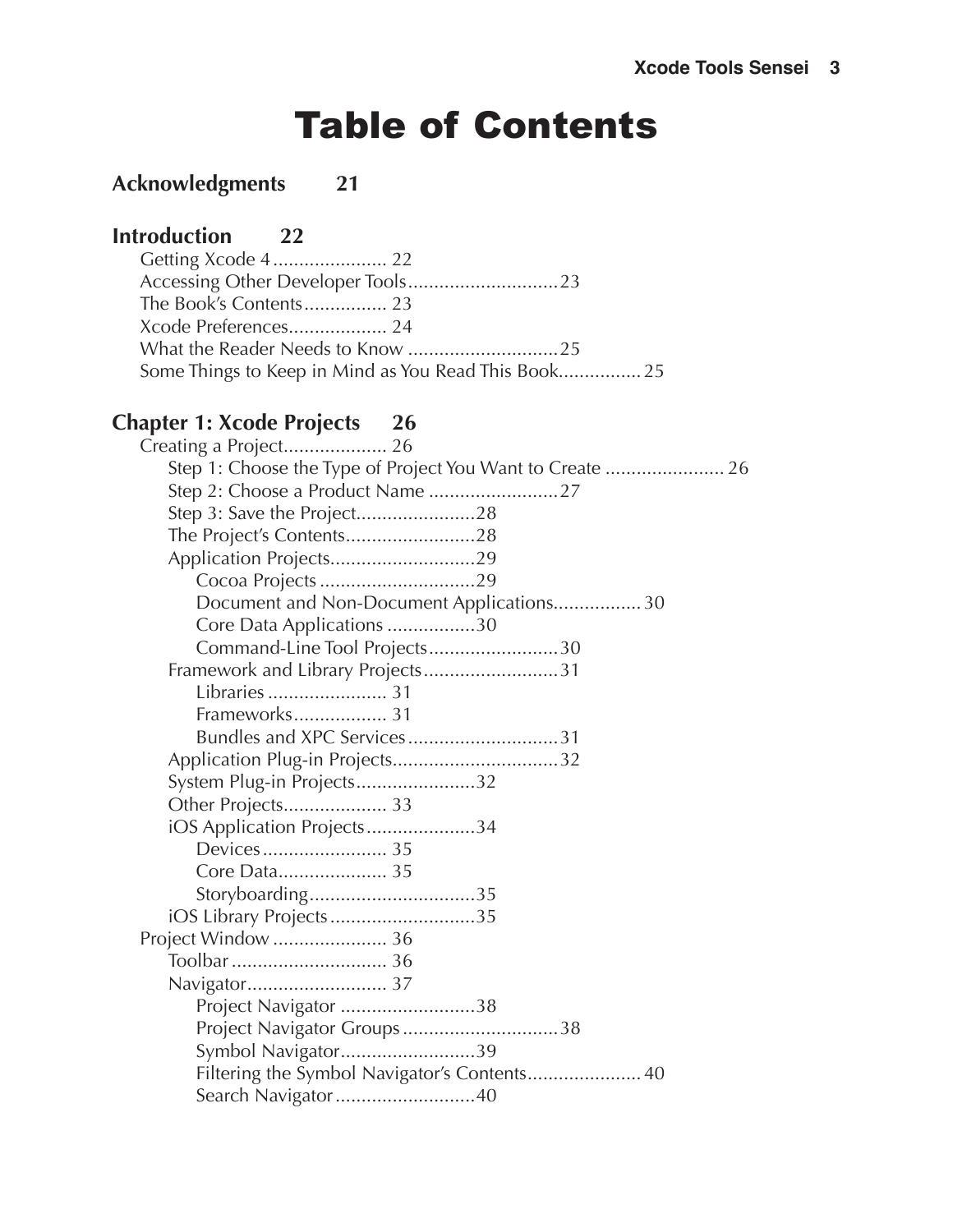<span id="page-1-0"></span>

| Customizing Your Search41                       |
|-------------------------------------------------|
|                                                 |
| Find and Replace42                              |
| Issue Navigator43                               |
| Debug Navigator43                               |
| Breakpoint Navigator 43                         |
| Log Navigator43                                 |
| Editor 44                                       |
| Utility Area  44                                |
| File Inspector 44                               |
| Identity and Type 45                            |
| Localization45                                  |
| Target Membership 45                            |
| Text Settings46                                 |
| Source Control46                                |
| Quick Help Inspector 46                         |
|                                                 |
| Debug Area  47                                  |
| Adding Files and Frameworks to Your Project  47 |
| Creating New Files for the Project47            |
| Choosing a File Type 48                         |
| Naming the File48                               |
| Mac File Types49                                |
|                                                 |
|                                                 |
| User Interface 50                               |
| Core Data  50                                   |
| Resource 50                                     |
|                                                 |
|                                                 |
| Cocoa Touch 51                                  |
|                                                 |
| User Interface 53                               |
| Core Data  53                                   |
| Resource 53                                     |
|                                                 |
| Fixing the Copyright Notice54                   |
| Adding Files You've Already Created55           |
| Adding a Folder of Files56                      |
| Adding Files to Targets56                       |
| Adding Frameworks and Libraries to a Project 56 |
|                                                 |
| Removing Files from a Project57                 |
| Renaming a Project 58                           |
| Modernizing a Project58                         |
|                                                 |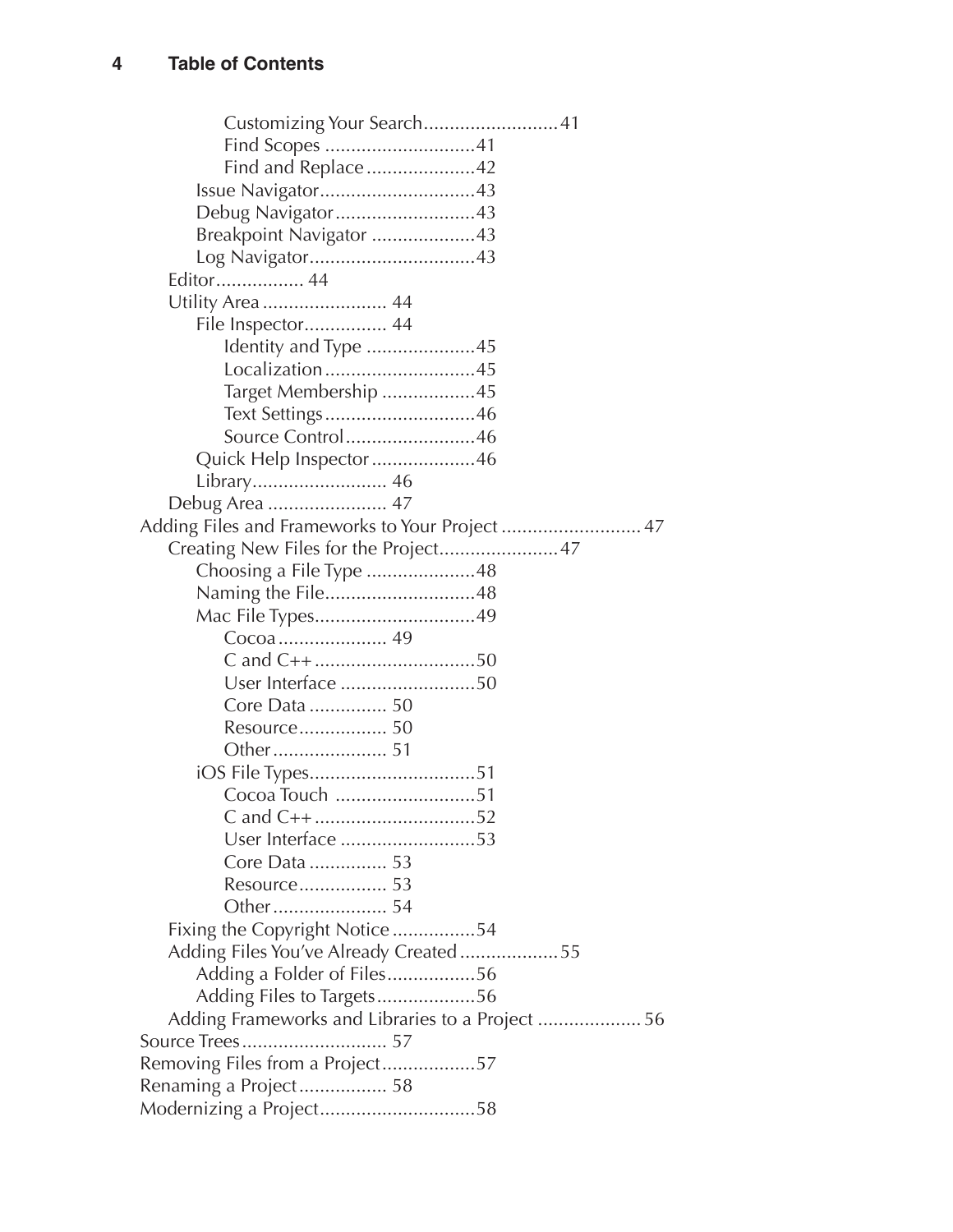<span id="page-2-0"></span>

| Creating a Workspace59            |  |
|-----------------------------------|--|
| Adding Projects to a Workspace 59 |  |
| Organizer 59                      |  |
| Opening the Organizer59           |  |
|                                   |  |
|                                   |  |
|                                   |  |
|                                   |  |
| Device Logs  62                   |  |
| Screenshots  62                   |  |
|                                   |  |

#### **Chapter 2: Editing Source [Code 64](#page-0-0)**

| The Editor Pane  64        |
|----------------------------|
|                            |
| Editor and Gutter 65       |
| Focus Ribbon 65            |
|                            |
|                            |
|                            |
|                            |
| Color Themes  68           |
| Categories  68             |
|                            |
|                            |
| Indentation Preferences 69 |
|                            |
|                            |
| Syntax-Aware Indenting70   |
| Key Bindings 70            |
|                            |
| Using a Code Snippet 71    |
| Creating a Code Snippet 72 |
|                            |
| Completion Scope 72        |
|                            |
| Examining a Code Snippet74 |
|                            |
| Refactoring Tools 74       |
|                            |
|                            |
|                            |
|                            |
|                            |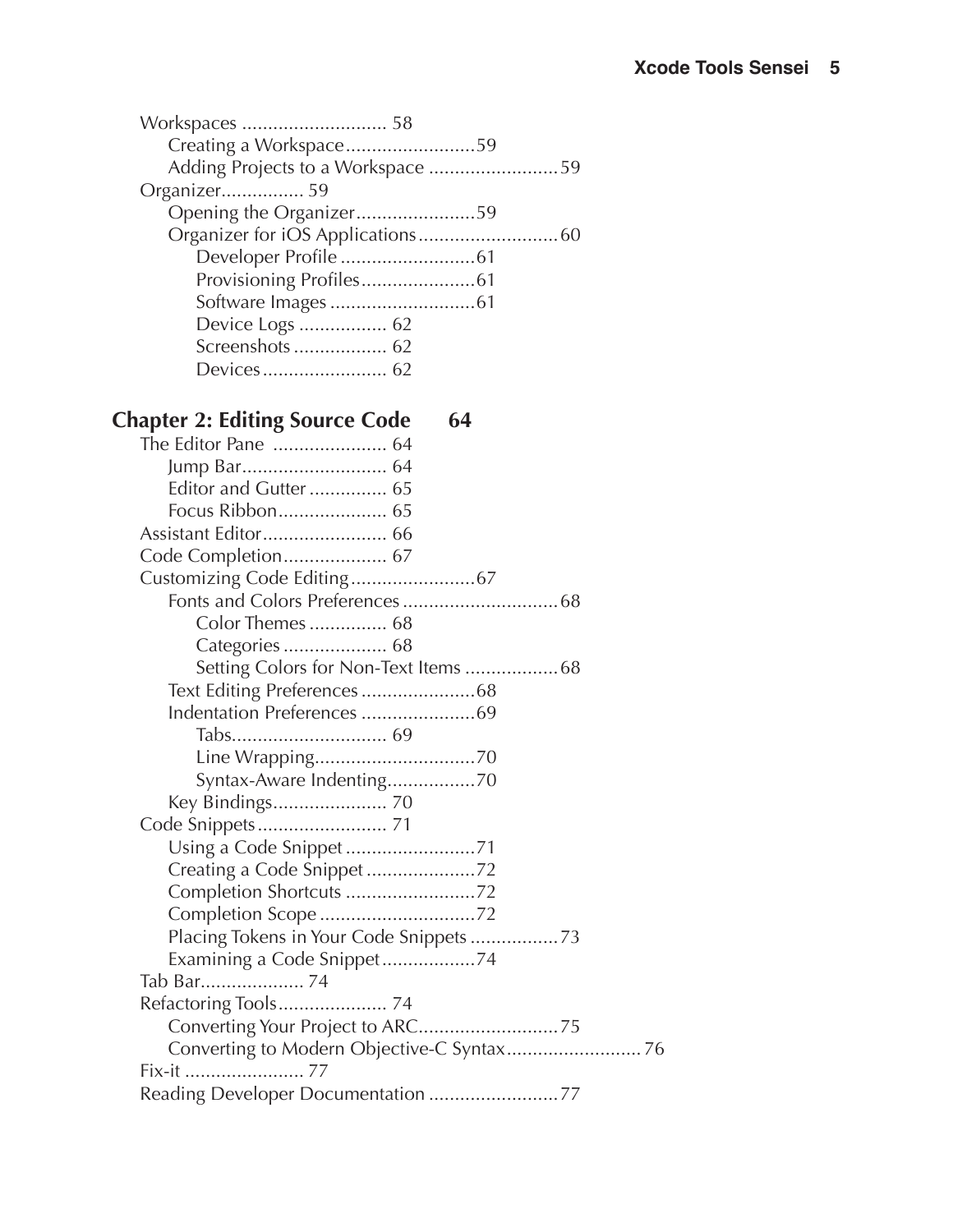<span id="page-3-0"></span>

| Browsing Documentation 78                                              |
|------------------------------------------------------------------------|
| Searching Documentation 79                                             |
|                                                                        |
| Quick Help 80                                                          |
| Invoking Quick Help80                                                  |
|                                                                        |
| Updating Documentation 81                                              |
| Installing Third-Party Documentation 82                                |
| Removing Documentation Sets 82                                         |
|                                                                        |
|                                                                        |
| <b>Chapter 3: Creating User Interfaces for Mac Applications</b><br>-83 |
| Starting with Interface Builder  83                                    |
| Creating the User Interface84                                          |
|                                                                        |
| Selecting an Element85                                                 |
| Selecting an Element in a Hierarchy 85                                 |
| Moving and Resizing Elements  85                                       |
|                                                                        |
| Changing the Text of Titles and Labels 86                              |
|                                                                        |
| Making Connections  86                                                 |
| Testing the Interface  87                                              |
| Creating a Xib File 87                                                 |
|                                                                        |
|                                                                        |
| First Responder 88                                                     |
| Application 88                                                         |
| Object Library 89                                                      |
|                                                                        |
|                                                                        |
|                                                                        |
| Miscellaneous Controls90                                               |
|                                                                        |
|                                                                        |
|                                                                        |
|                                                                        |
| Objects and Controllers94                                              |
| Windows and Menus95                                                    |
|                                                                        |
|                                                                        |
|                                                                        |
|                                                                        |
|                                                                        |
|                                                                        |
|                                                                        |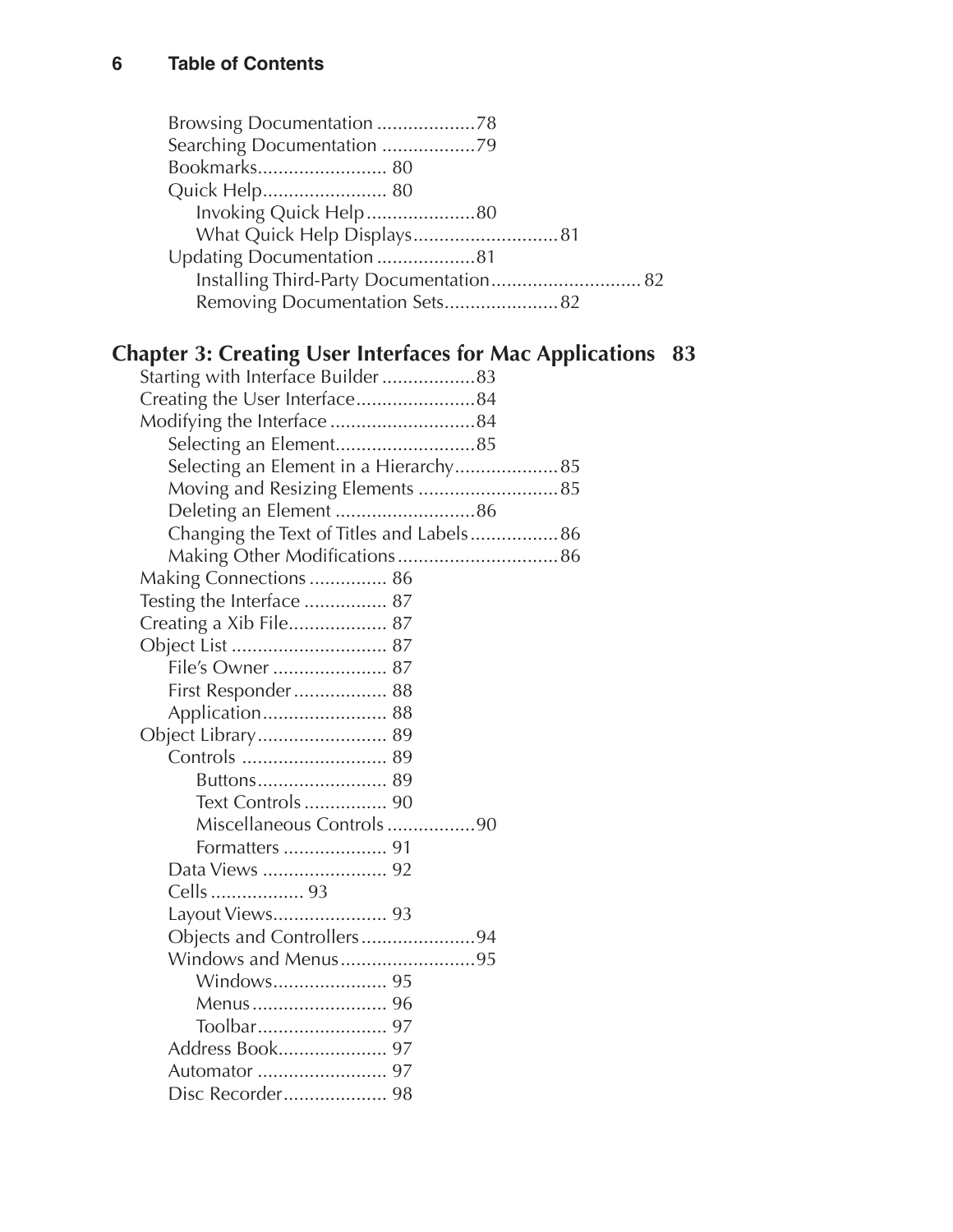<span id="page-4-0"></span>

| QTKit 99                                    |
|---------------------------------------------|
|                                             |
|                                             |
|                                             |
| Custom Objects 100                          |
|                                             |
| Inspectors 101                              |
| File Inspector  101                         |
| Quick Help Inspector 102                    |
| Identity Inspector 102                      |
| Custom Class 102                            |
|                                             |
|                                             |
| Accessibility Identity 103                  |
| User Defined Runtime Attributes103          |
| Document 104                                |
|                                             |
| Size Inspector  105                         |
|                                             |
| Setting an Element's Size and Position  105 |
| Autosizing 105                              |
|                                             |
| Struts 106                                  |
|                                             |
|                                             |
| Sizing Windows 107                          |
| Connections Inspector 108                   |
|                                             |
| View Effects Inspector109                   |
| Turning on Core Animation Effects  109      |
| Appearance Section 109                      |
|                                             |
| Background Filters110                       |
| Compositing Filters110                      |
| Transitions for Subviews110                 |
|                                             |
| Adding Menus to the Menu Bar  111           |
| Adding Items to a Menu111                   |
| Keyboard Equivalents 112                    |
| Adding Submenus 112                         |
| Creating Contextual Menus112                |
| Creating Dock Menus113                      |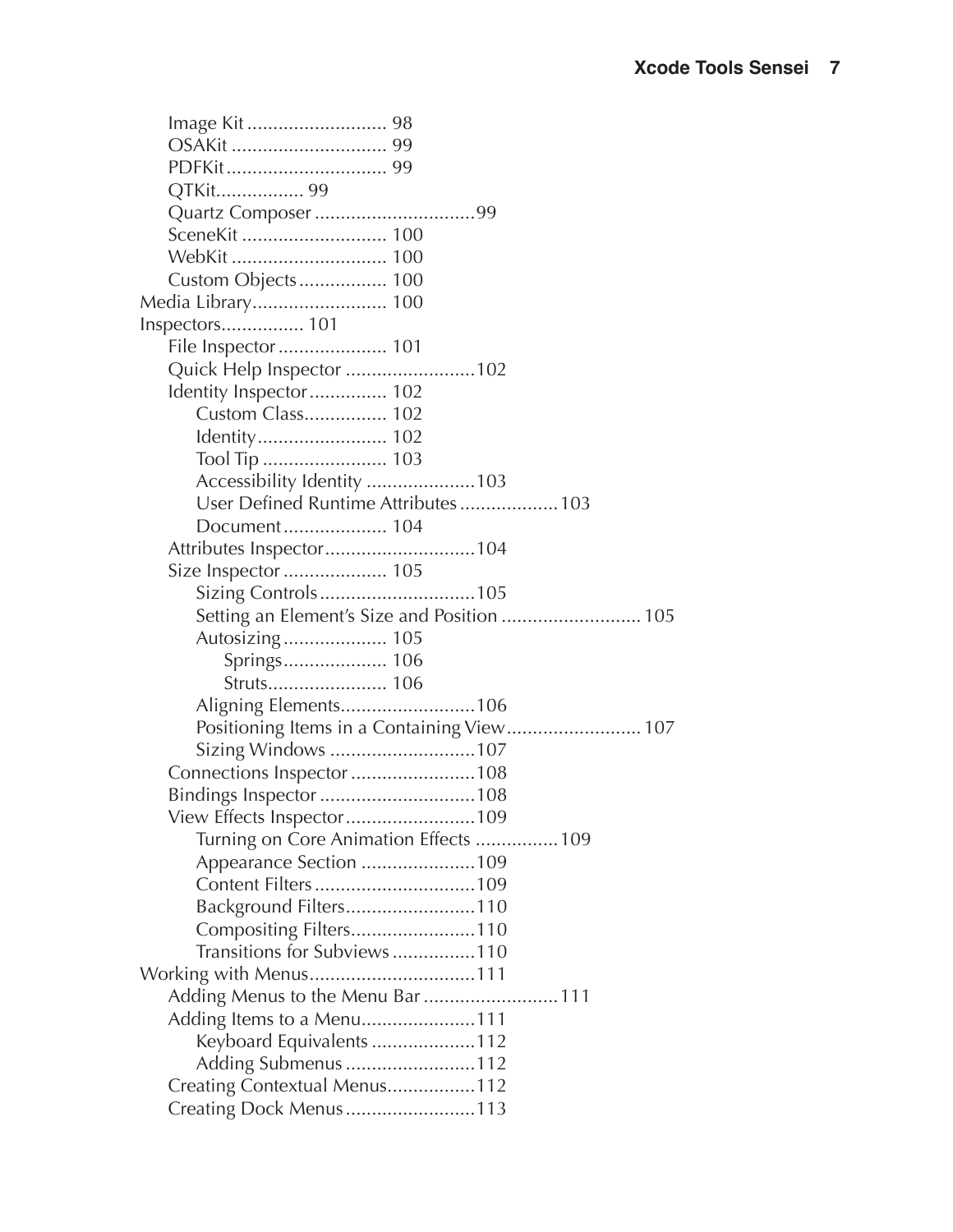<span id="page-5-0"></span>

| Attaching Menus to Buttons113                                                 |
|-------------------------------------------------------------------------------|
| Bindings 114                                                                  |
| Creating the Model Class 114                                                  |
| Creating the Controller 114                                                   |
| Binding the Model to the Controller 115                                       |
| Binding the View to the Controller 115                                        |
| Value Transformers116                                                         |
| Connecting to Your Classes116                                                 |
| Grouping Objects  118                                                         |
| Creating a Matrix of Controls 118                                             |
| Setting Tab Order  118                                                        |
| Toolbars 119                                                                  |
| Adding a Toolbar  119                                                         |
| Image and Custom View Toolbar Items119                                        |
| Adding Items to the Toolbar 119                                               |
| Adding Images and Labels to Toolbar Items 120                                 |
|                                                                               |
| Adding and Removing Views  121                                                |
| Arranging and Sizing Subviews 121                                             |
| Embedding a Split View 121                                                    |
| Dividers 121                                                                  |
|                                                                               |
|                                                                               |
| Turning on Auto Layout122                                                     |
|                                                                               |
| Editing Constraints123                                                        |
| Content Priorities124                                                         |
|                                                                               |
|                                                                               |
| <b>Chapter 4: Creating User Interfaces for iOS Applications</b><br><b>126</b> |
| Starting with Interface Builder 126                                           |
| Creating the User Interface127                                                |
| Modifying the Interface the 128                                               |

| Modifying the Interface 128                |  |
|--------------------------------------------|--|
| Selecting an Element128                    |  |
| Selecting an Element in a Hierarchy 128    |  |
| Moving and Resizing Elements  128          |  |
| Deleting an Element 128                    |  |
| Changing the Text of Titles and Labels 128 |  |
| Making Other Modifications 129             |  |
| Making Connections 129                     |  |
| Testing the User Interface129              |  |
|                                            |  |
|                                            |  |
| File's Owner  130                          |  |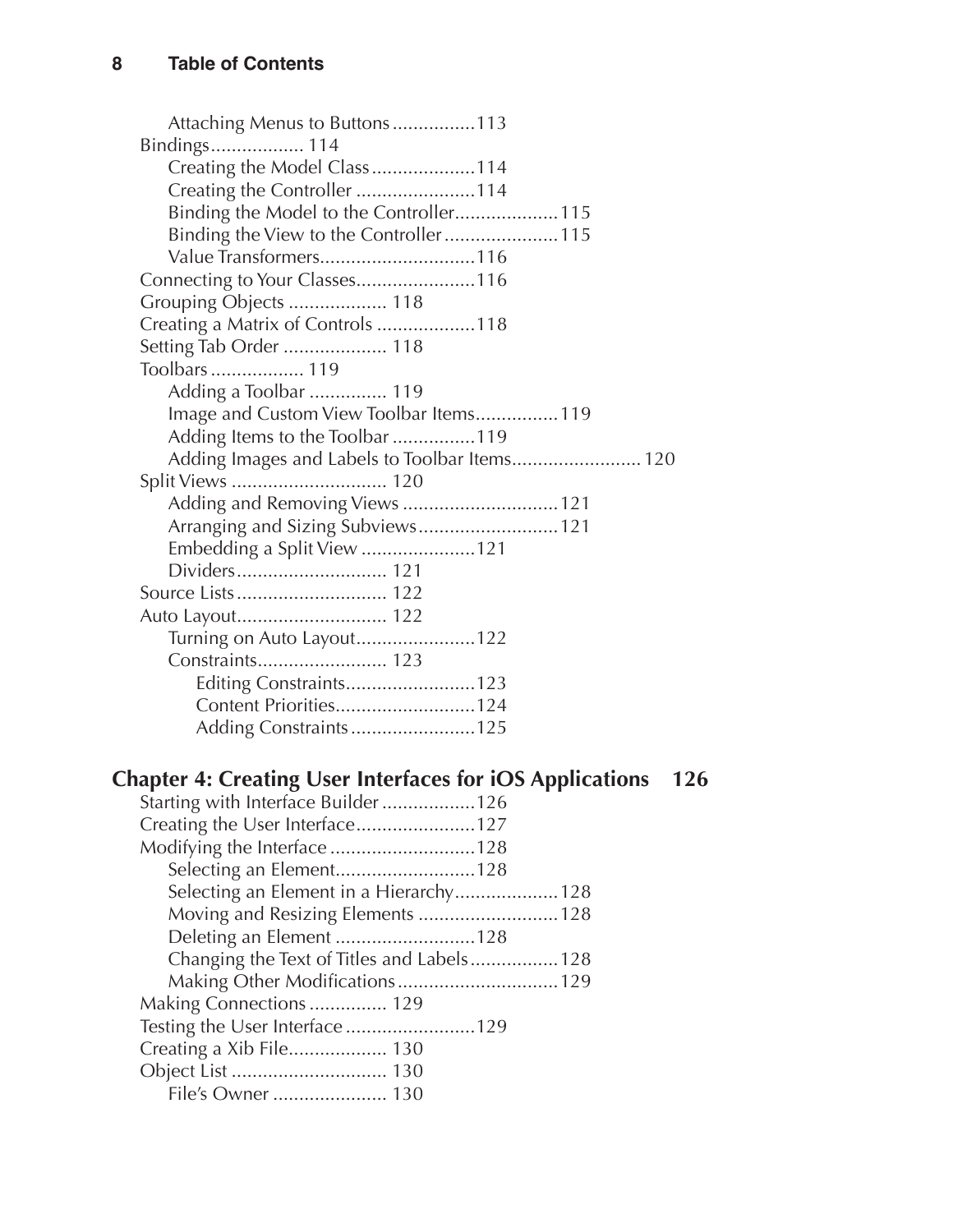<span id="page-6-0"></span>

| First Responder 131                         |
|---------------------------------------------|
| Object Library 131                          |
|                                             |
|                                             |
| Gesture Recognizers133                      |
| Objects and Controllers133                  |
| Windows and Bars133                         |
| Media Library 134                           |
| Inspectors 134                              |
| File Inspector  135                         |
| Quick Help Inspector 135                    |
| Identity Inspector 136                      |
| Custom Class 136                            |
|                                             |
| User Defined Runtime Attributes 136         |
| Document 137                                |
|                                             |
| Attributes Inspector138                     |
| Size Inspector  138                         |
| Setting an Element's Size and Position  138 |
| Autosizing 139                              |
| Springs 139                                 |
| Struts 139                                  |
| Aligning Elements140                        |
| Positioning Items in a Containing View 140  |
| Sizing Windows 140                          |
| Connections Inspector 141                   |
| Connecting to Your Classes141               |
| Grouping Objects  143                       |
|                                             |
| Creating a Storyboard 143                   |
| The Storyboard Canvas 144                   |
| Working with Scenes and Segues 144          |
| Creating a Table in Interface Builder  145  |
|                                             |
| Turning on Auto Layout145                   |
| Constraints 146                             |
| Editing Constraints146                      |
| Content Priorities147                       |
| Adding Constraints 147                      |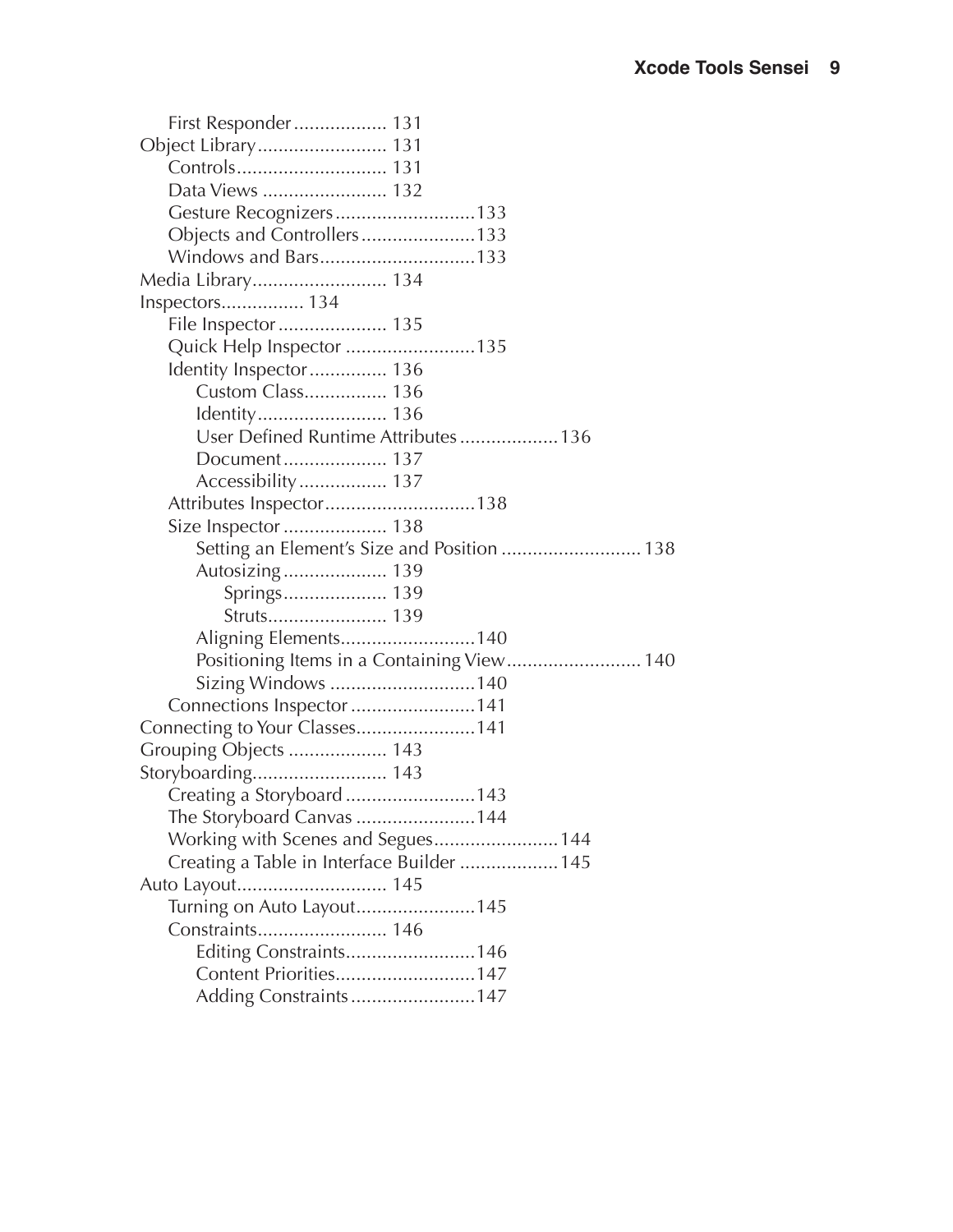#### <span id="page-7-0"></span>**Chapter 5: Modeling [Tools 149](#page-0-0)**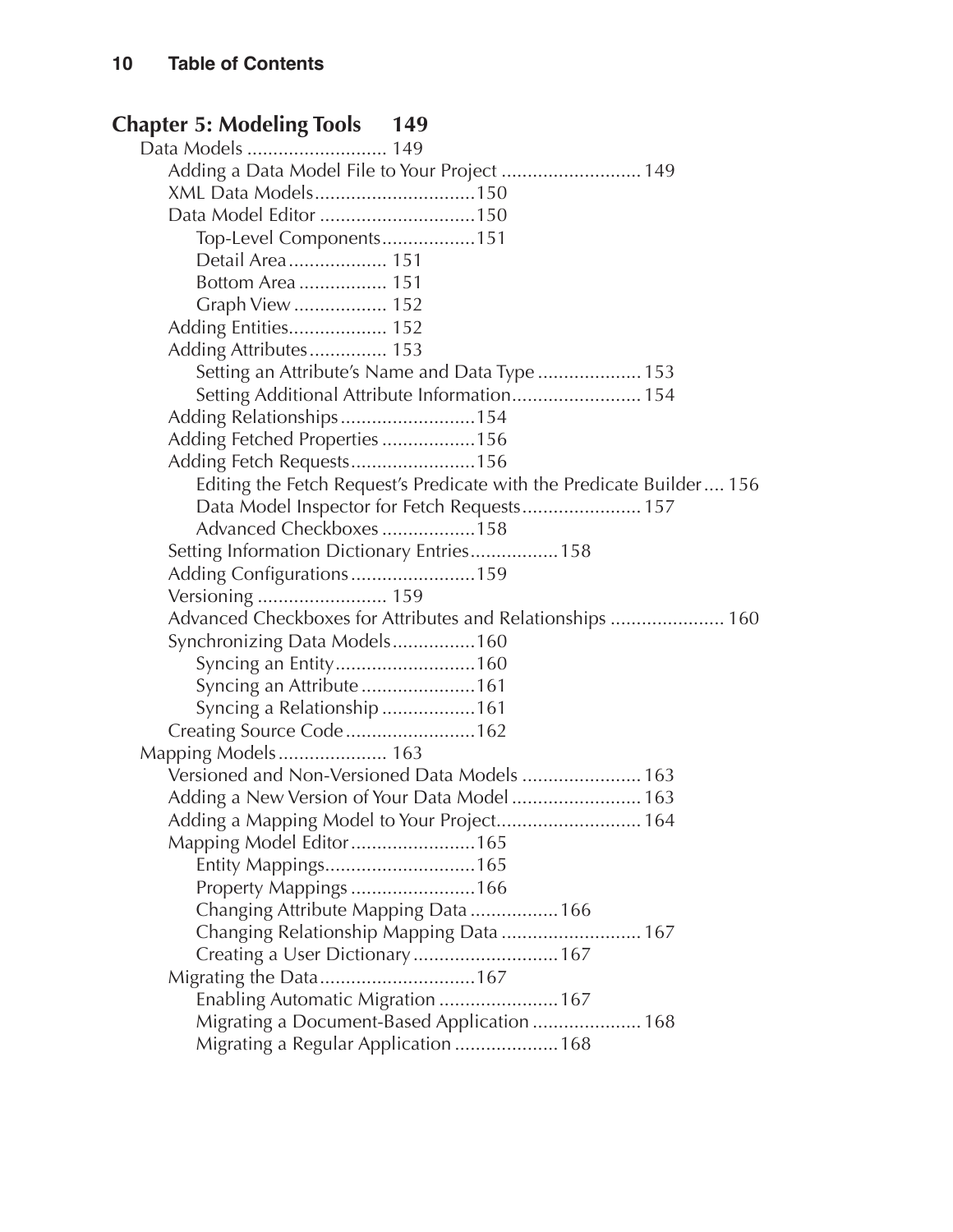### <span id="page-8-0"></span>**Chapter 6: Building [Projects 169](#page-0-0)**

| Targets 169                                     |
|-------------------------------------------------|
| Inspecting and Configuring Target Settings  170 |
| Summary 170                                     |
| Mac Target Summary 170                          |
| iOS Target Summary172                           |
| Version and Build Numbers174                    |
| Adding an Icon to Your Application 174          |
|                                                 |
|                                                 |
| Document Types 177                              |
| iOS Document Types  177                         |
| Exported and Imported UTIs  178                 |
|                                                 |
| Services  180                                   |
| Build Settings  180                             |
| Target Build Phases181                          |
| Target Dependencies 181                         |
| Adding Build Phases182                          |
| Reordering Build Phases  183                    |
| Build Rules 183                                 |
|                                                 |
| Aggregate Targets184                            |
| Unit Testing Bundles184                         |
| Adding a Target Dependency  184                 |
| Configuring the Unit Test Bundle 185            |
| Adding Unit Testing Classes  185                |
| Writing and Running Unit Tests 186              |
|                                                 |
| Deployment Target187                            |
| What Should My Deployment Target Be? 187        |
| Deployment Targets and SDKs 188                 |
| When Should You Use an Earlier SDK? 188         |
| Build Configurations189                         |
| Localizations  190                              |
| Xcode Build Settings190                         |
| Architectures 191                               |
| Build Locations 193                             |
| Build Options193                                |
| Picking a Compiler194                           |
| Code Signing 194                                |
| Code Signing iOS Applications  195              |
| Code Signing Mac Applications  195              |
| Creating a Code Signing Identity 196            |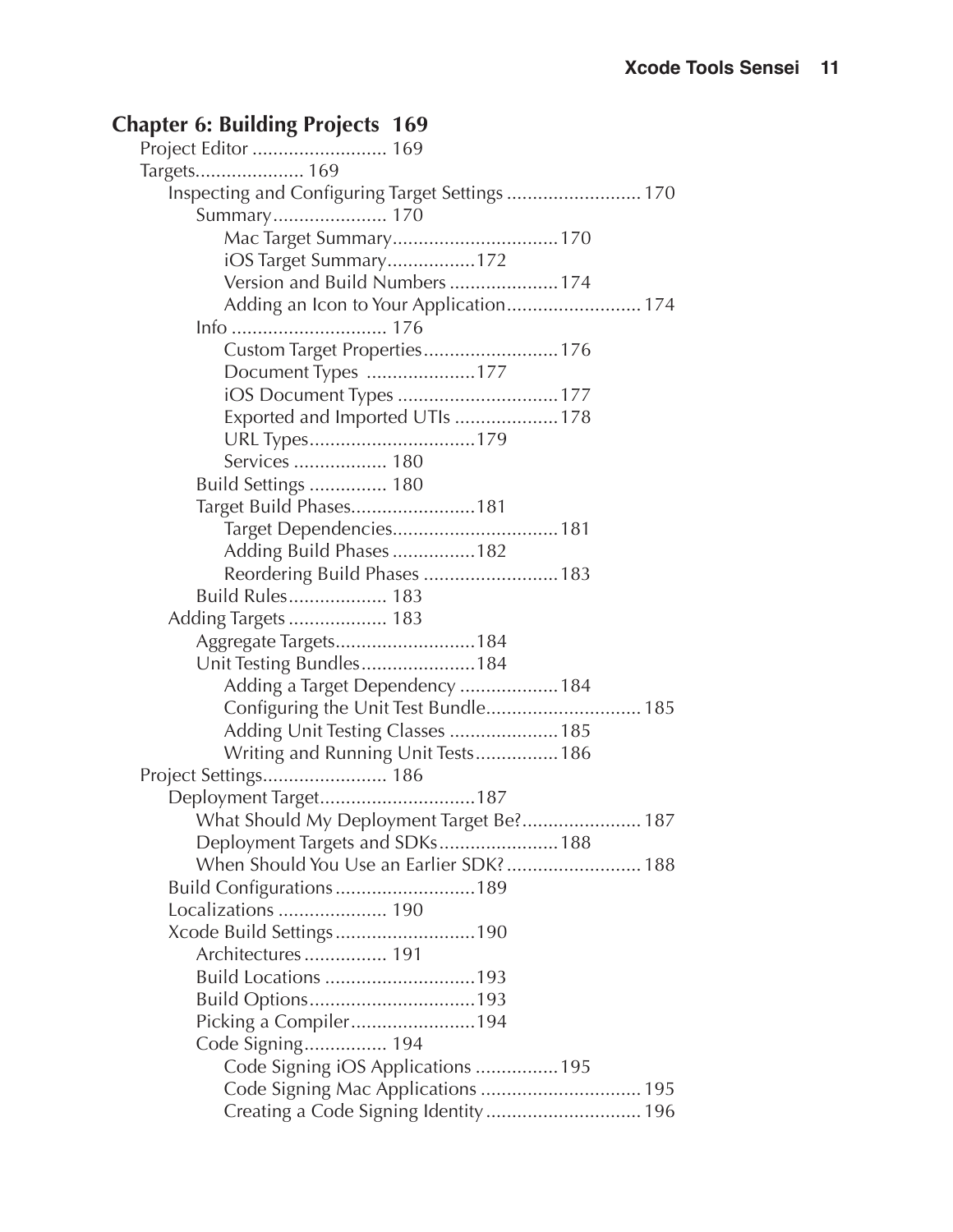<span id="page-9-0"></span>

| Deployment  197                                               |  |
|---------------------------------------------------------------|--|
| Deployment Target197                                          |  |
| Targeted Device Family 197                                    |  |
| Stripping Symbols 197                                         |  |
| Kernel Module 198                                             |  |
| Linking 198                                                   |  |
| Packaging 199                                                 |  |
| Search Paths  199                                             |  |
| Unit Testing  199                                             |  |
| Versioning 200                                                |  |
| Code Generation200                                            |  |
| Optimization Level 201                                        |  |
| Generate Debug Symbols 201                                    |  |
| Language 201                                                  |  |
| Choosing the Language Compiler  201                           |  |
| Choosing the Language Standard  202                           |  |
| Enabling Exception Handling202                                |  |
| Setting Compiler Flags 202                                    |  |
| Enabling Objective-C Automatic Reference Counting  202        |  |
| Preprocessing 203                                             |  |
| Warnings 203                                                  |  |
| Data Model Version Compiler 204                               |  |
| Interface Builder Compiler 204                                |  |
| Static Analyzer 204                                           |  |
| Conditional Build Settings 205                                |  |
| Adding Your Own Build Settings205                             |  |
| Configuration Settings Files 206                              |  |
| Creating a Configuration Settings File 206                    |  |
| What Goes in a Configuration Settings File? 207               |  |
| Telling Your Project to Use a Configuration Settings File 208 |  |
|                                                               |  |
| Compiling Your Program 208                                    |  |
|                                                               |  |
| Choosing a Scheme209                                          |  |
| Opening the Scheme Editor209                                  |  |
|                                                               |  |
|                                                               |  |
|                                                               |  |
|                                                               |  |
| Analyze  211                                                  |  |
| Archive  212                                                  |  |
| Pre and Post-Actions 212                                      |  |
| Adding and Managing Schemes212                                |  |
| Precompiled Headers 213                                       |  |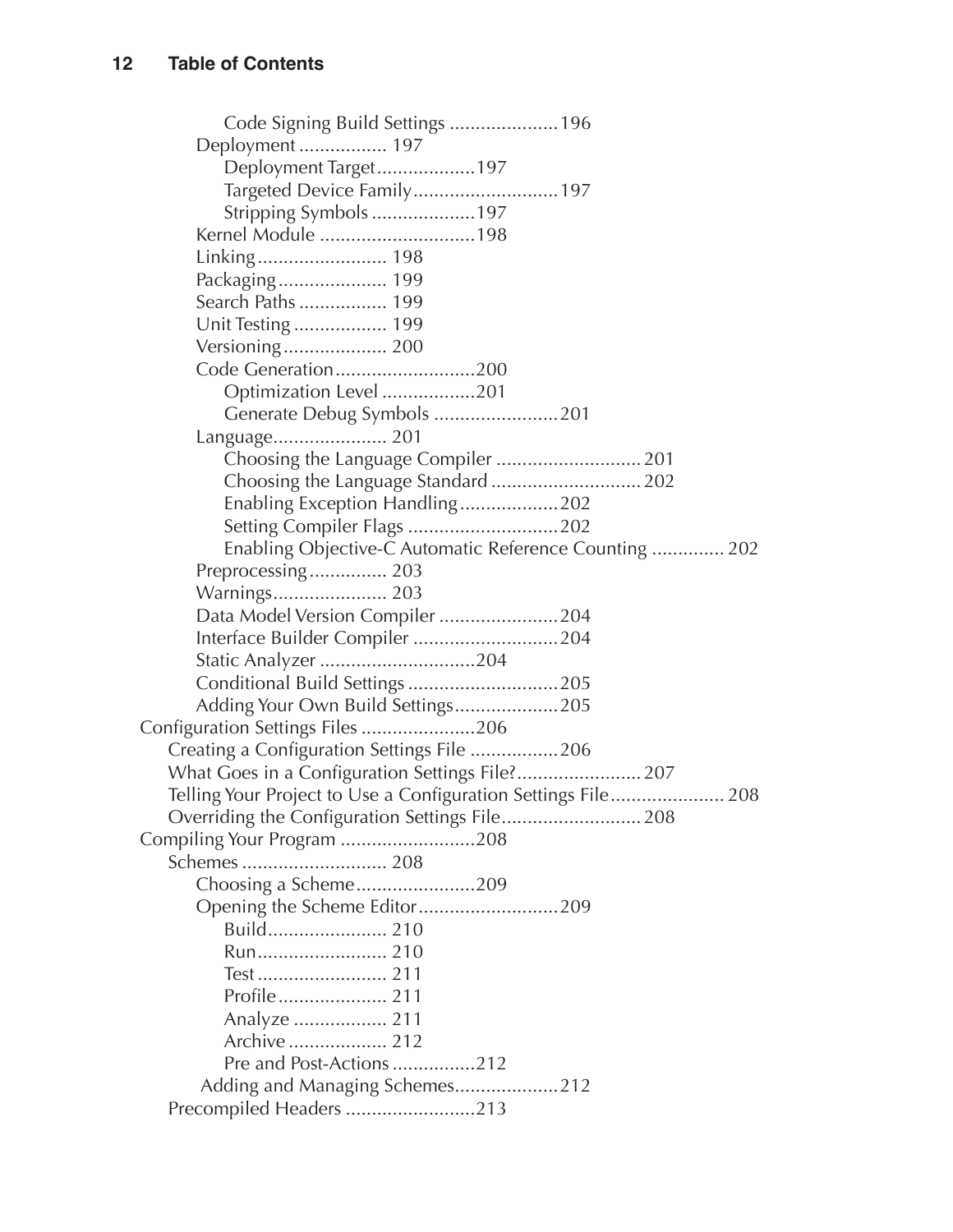<span id="page-10-0"></span>

| Cleaning Targets 214                            |
|-------------------------------------------------|
| Building Your Project 214                       |
| Where's My Application?215                      |
| Seeing More Build Details 216                   |
| Message Bubbles216                              |
| Opening the Build Results Window 216            |
| Showing the Build Transcript217                 |
| Filtering the Build Results217                  |
| Customizing Xcode Behaviors 218                 |
| Tips for Correcting Build Errors 218            |
| Add All Necessary Frameworks 218                |
|                                                 |
| The Error May Not Be Where Xcode Says It Is 219 |
| One Error Can Cause Multiple Syntax Errors 219  |
| Look for Typographical Errors 220               |
| Check Function Arguments220                     |
| Building for Unsupported Languages220           |
| Static Analysis 221                             |
| Generating Output Files222                      |
|                                                 |
| Creating a New Universal Project223             |
| Upgrading an Existing iPhone Project223         |
| Universal Application Build Settings 223        |
|                                                 |
|                                                 |

## **Chapter 7: [Debugging 225](#page-0-0)**

| Before You Debug  225                           |
|-------------------------------------------------|
| Configuring Your Scheme for Debugging 225       |
| Info  225                                       |
| Arguments 226                                   |
|                                                 |
| Diagnostics  227                                |
| Memory Management227                            |
| Logging 227                                     |
| Debugger 228                                    |
|                                                 |
| Setting Environment Variables for Debugging 228 |
|                                                 |
|                                                 |
|                                                 |
| Breakpoint Actions 232                          |
| Debugger Command233                             |
|                                                 |
| Shell Command233                                |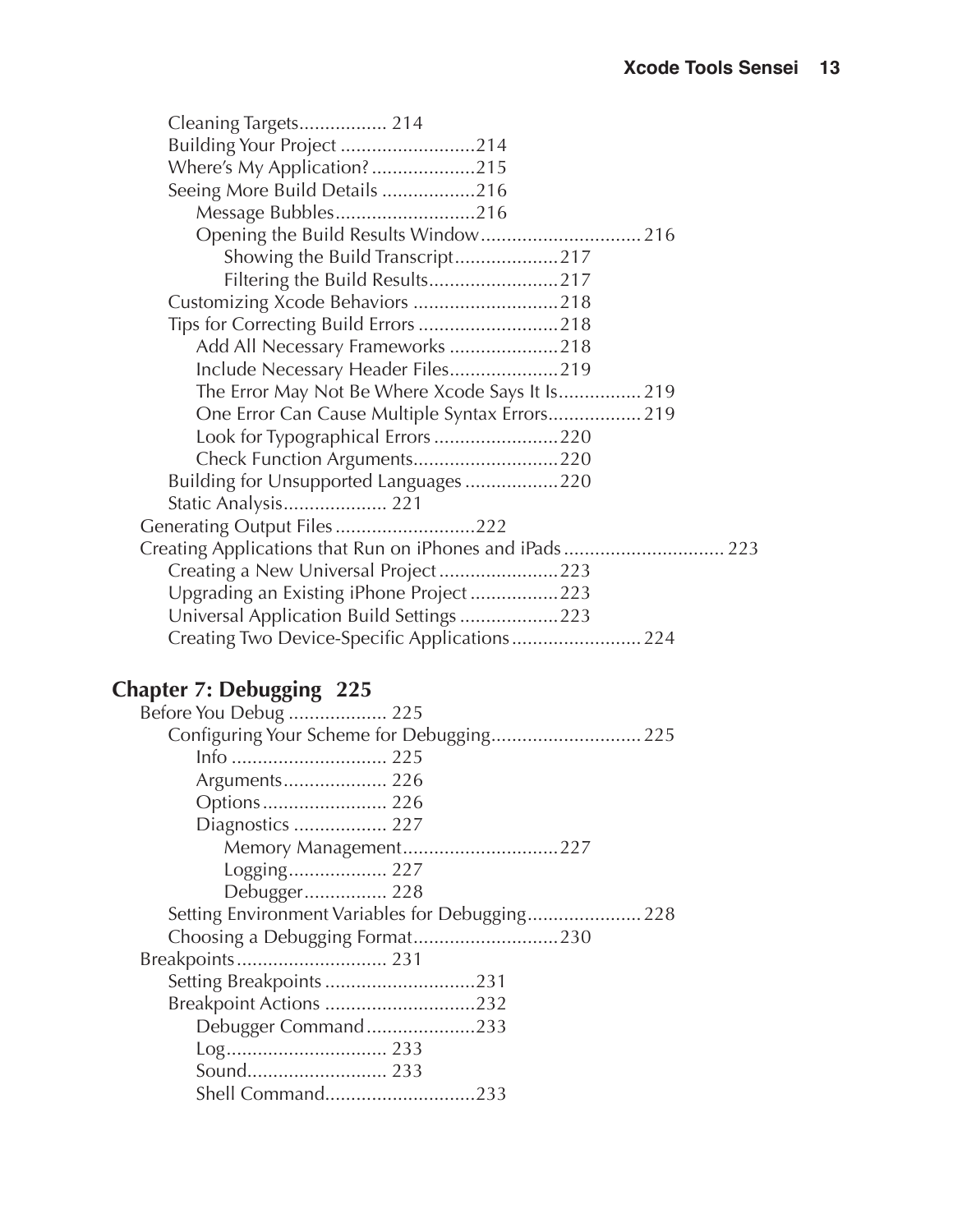<span id="page-11-0"></span>AppleScript [..................](#page-9-0) 234 [Capture OpenGL ES Frame............................234](#page-9-0) [Sharing Breakpoints](#page-9-0) ................ 234 [Launching the Debugger..........................234](#page-9-0) [Opening a Separate Console Window](#page-10-0) ................235 Debug Bar [.........................](#page-10-0) 235 Debug Navigator ............... 236 [Floating Debugger Window................237](#page-12-0) [Variables View...................](#page-12-0) 237 [Setting Watchpoints.......................238](#page-13-0) [Custom Data Formatters................239](#page-14-0) [Datatips........................](#page-15-0) 240 [Using Datatips.........................240](#page-15-0) [Using Step Controls in the Editor..............................](#page-15-0) 240 [Viewing Shared Libraries...............................241](#page-16-0) [Tracking Expressions......................241](#page-16-0) [Viewing Dynamic Arrays...............................242](#page-17-0) [Stepping Through Your Code](#page-17-0) ....................242 [Viewing Memory](#page-18-0) .................... 243 [OpenGL ES Debugging](#page-20-0) ............................245 [Enabling OpenGL ES Frame Capture...................245](#page-20-0) [Capturing the Frame When Reaching a Breakpoint](#page-20-0) ............................. 245 Capturing the Frame [...........................245](#page-20-0) [Framebuffer Area](#page-21-0) ............... 246 [Debug Navigator](#page-22-0) ............... 247 [Variables View...................](#page-22-0) 247 [Assistant Editor](#page-23-0) .................. 248 [Labeling OpenGL ES Objects in the Debugger....................](#page-24-0) 249 [Using the GDB Console...........................249](#page-24-0) [Stopping Program Execution...............................249](#page-24-0) [Setting Breakpoints........................250](#page-25-0) [Setting Watchpoints.......................251](#page-26-0) [Setting Catchpoints........................251](#page-26-0) [Examining Your Breakpoints](#page-26-0) ..........................251 [Setting Conditional Breakpoints.....................251](#page-26-0) [Disabling and Deleting Breakpoints](#page-28-0) .............................. 253 [Command Lists..............................255](#page-30-0) [Examining Data](#page-31-0) ................. 256 [Examining Dynamic Arrays](#page-31-0) ...........................256 [Displaying Data Automatically](#page-32-0) ......................257 [Executing Shell Commands.................259](#page-34-0) [Defining Your Own Commands](#page-34-0) ..........................259 [Conditional Commands.................260](#page-35-0) [Documenting Your Commands......................261](#page-36-0) [Reading Commands from a File.....................262](#page-37-0)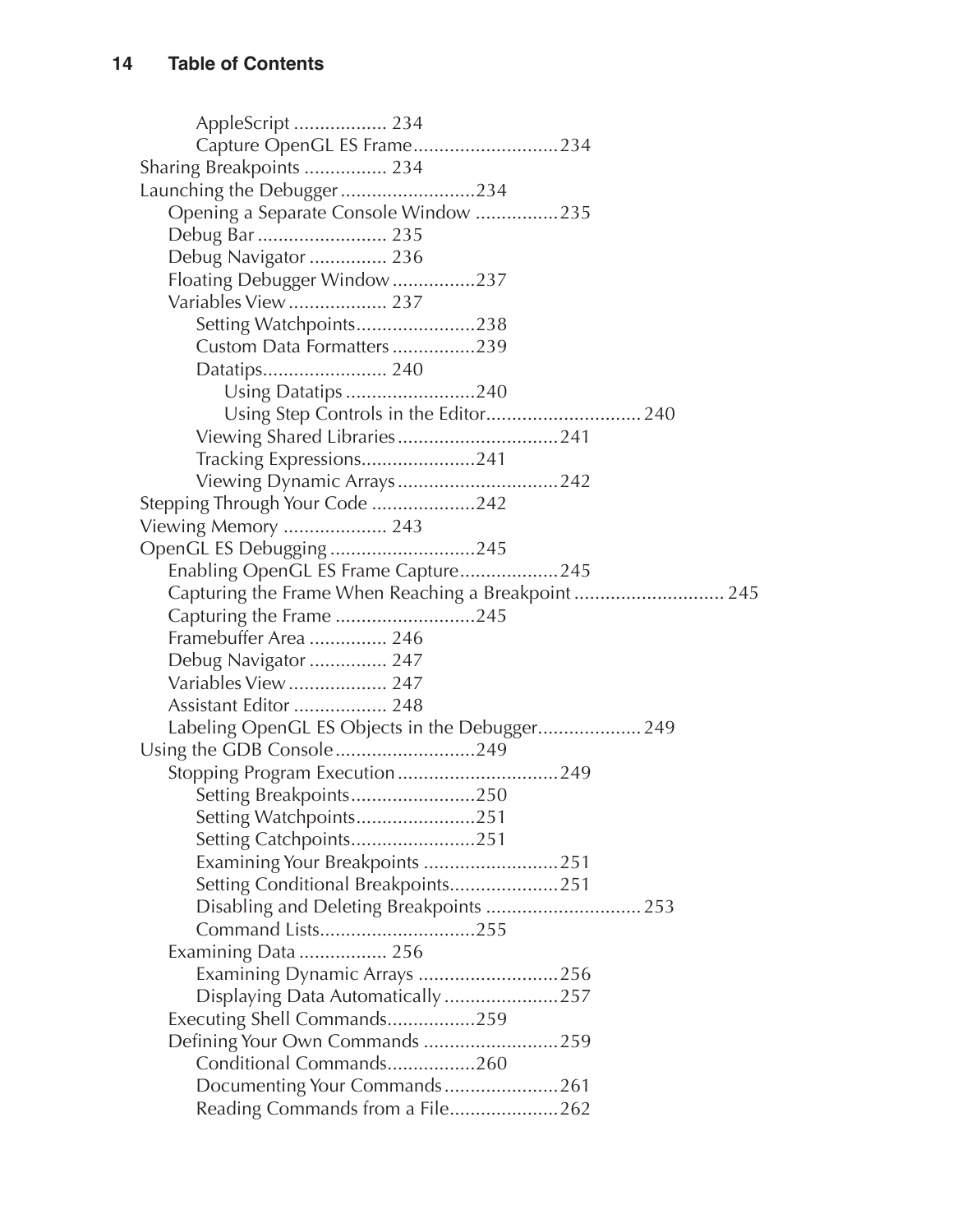<span id="page-12-0"></span>

| Command Hooks263                      |  |
|---------------------------------------|--|
| Using the LLDB Console264             |  |
| Getting Help 264                      |  |
| Setting Breakpoints 265               |  |
| Setting Watchpoints265                |  |
| Examining Breakpoints 266             |  |
| Disabling and Deleting Breakpoints267 |  |
| Breakpoint Commands 268               |  |
| Command Aliases269                    |  |
| Examining Variables269                |  |
| Examining Memory271                   |  |
| Executing Shell Commands271           |  |
| LLDB Expressions 273                  |  |
|                                       |  |

#### **Chapter 8: Version [Control](#page-0-0) 275**

| Creating a Local git Repository 276                  |
|------------------------------------------------------|
| Creating a Local Subversion Repository 276           |
| Creating a Remote git Repository276                  |
| Creating a Remote Subversion Repository277           |
|                                                      |
|                                                      |
| Naming the Ignore File278                            |
|                                                      |
| What to Do with the Ignore File? 278                 |
| Configuring the Repository for Xcode279              |
| Cloning Repositories  280                            |
|                                                      |
| Repository List  281                                 |
| Detail View 281                                      |
|                                                      |
| Importing Your Project to the Repository282          |
|                                                      |
| Importing to a Subversion Repository283              |
| Checking Out Files from a Subversion Repository  284 |
| Seeing Which Files Have Changed in Your Project 284  |
| Adding Files to the Repository285                    |
| Removing Files from the Repository 286               |
| Seeing the Changes You Made to a File 286            |
|                                                      |
| Discarding Changes  288                              |
| Viewing Annotations 288                              |
| Viewing a File's Revisions 289                       |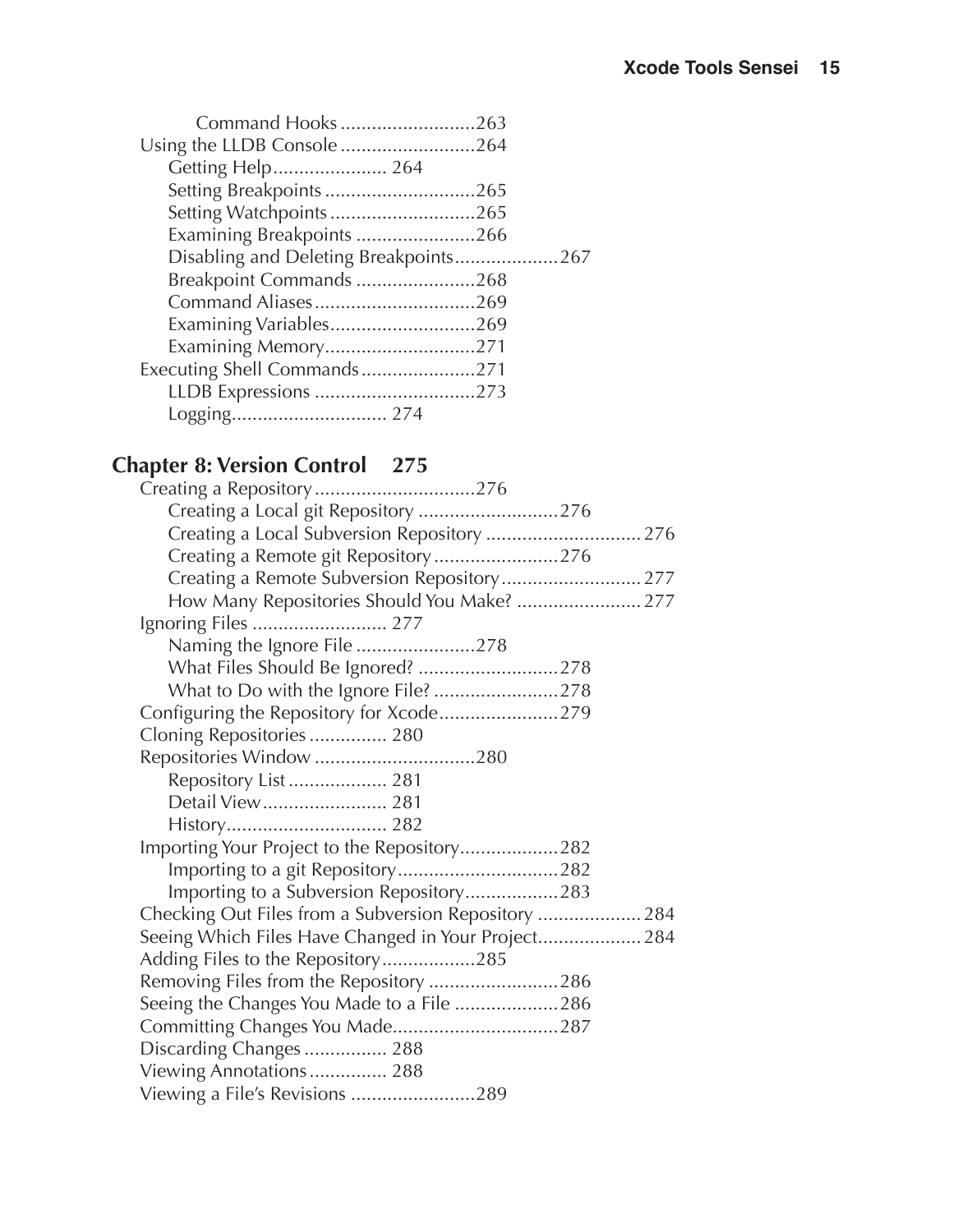<span id="page-13-0"></span>

| Branching  289               |  |
|------------------------------|--|
|                              |  |
| Removing a Branch290         |  |
| Switching Branches290        |  |
| Merging  291                 |  |
|                              |  |
| Pushing and Pulling  292     |  |
| Snapshots 292                |  |
|                              |  |
|                              |  |
| Restoring a Snapshot293      |  |
| Deleting Snapshots 294       |  |
| Accessing Your Snapshots 294 |  |
|                              |  |

#### **Chapter 9: [Instruments 295](#page-0-0)**

| Tracing From Xcode  295             |
|-------------------------------------|
|                                     |
| Creating a Trace Document296        |
| Mac OS X Templates 296              |
| iOS Templates 297                   |
|                                     |
| Trace Document Window298            |
| Adding and Removing Instruments 299 |
| Customizing the Track Pane 299      |
| Showing the Detail View300          |
| Running a Trace  300                |
| Determining What to Trace300        |
| Choosing a Program to Trace 301     |
|                                     |
| Recording Options302                |
| Alternate Trace Document Views 302  |
| Examining Trace Results302          |
| Track Pane  303                     |
|                                     |
|                                     |
|                                     |
| Searching in the Detail View305     |
| Extended Detail View305             |
| Filtering Information 306           |
| Filtering by Time306                |
| Searching  306                      |
| Flagging Samples307                 |
| Call Tree Data Mining 307           |
| Call Tree Checkboxes308             |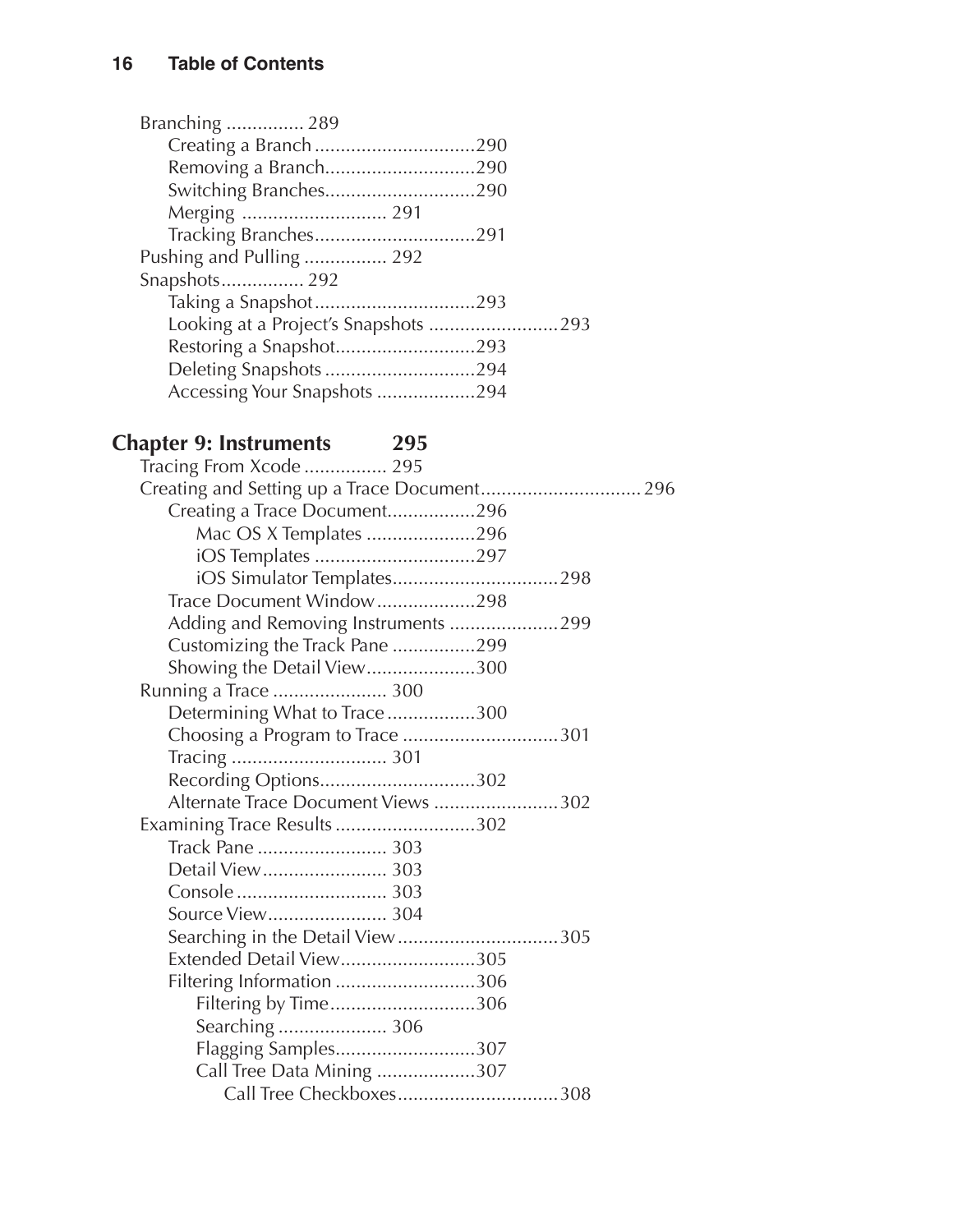<span id="page-14-0"></span>

| Call Tree Constraints 309                     |
|-----------------------------------------------|
| Specific Data Mining 309                      |
|                                               |
| Call Tree Tips310                             |
| Run Browser 311                               |
| Exporting Trace Data311                       |
| Instrument-Specific Results311                |
| Leaks  311                                    |
| Before You Trace312                           |
| Leaked Blocks 312                             |
|                                               |
|                                               |
| Cycles and Roots314                           |
| Track Pane 315                                |
|                                               |
| Before You Trace315                           |
|                                               |
| Object Summary 316                            |
| Instances  317                                |
|                                               |
| Call Trees  318                               |
| Objects List  319                             |
| Heapshots  319                                |
| Time Profiler  321                            |
| Call Tree 321                                 |
| Finding Heavy Paths322                        |
| Focusing on a Subtree 322                     |
| Finding Where a Function Spends Its Time  323 |
| Sample List 323                               |
| Strategy Bar  324                             |
| OpenGL ES Analyzer 325                        |
|                                               |
| Frame Statistics326                           |
|                                               |
| Call Trees  327                               |
| API Statistics 328                            |
| Single Frame Navigation328                    |
| Overriding the Pipeline 328                   |
| Activity Monitor 329                          |
| Summary 329                                   |
| Parent Child  330                             |
|                                               |
| Trace Highlights 331                          |
| Creating a Custom Instrument331               |
| Parts of an Instrument 331                    |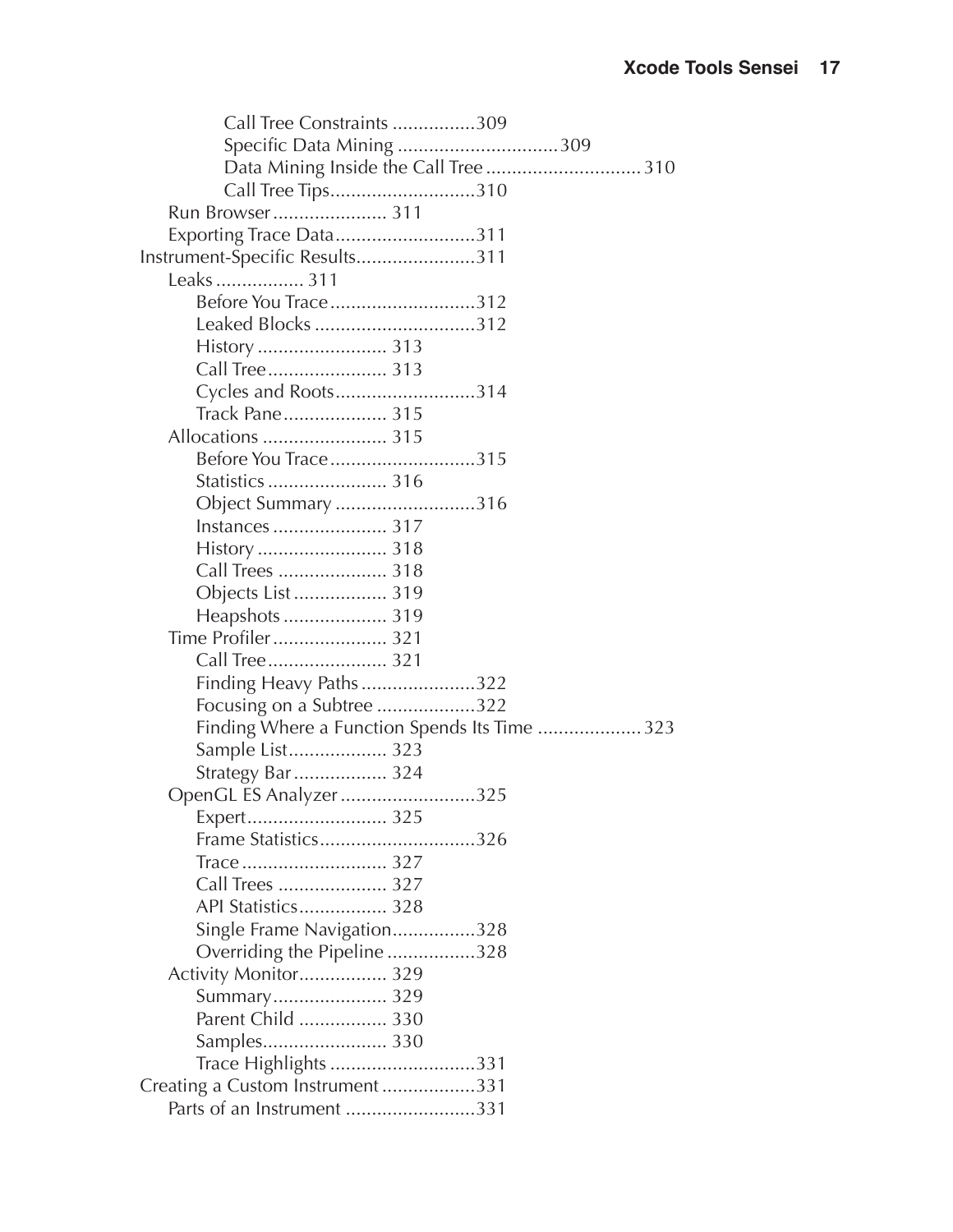<span id="page-15-0"></span>

|                           | Determining When the Probe Fires332       |
|---------------------------|-------------------------------------------|
| Performing the Action334  |                                           |
|                           |                                           |
|                           |                                           |
|                           |                                           |
|                           |                                           |
|                           |                                           |
| Second Probe 336          |                                           |
| Running a Trace336        |                                           |
|                           | Improvements to the Custom Instrument 337 |
| Editing an Instrument 337 |                                           |
|                           |                                           |

## **Chapter 10: [Command-Line](#page-0-0) Debugging Tools 338**

| A Command Line Primer338                  |  |
|-------------------------------------------|--|
| Executing Commands as root338             |  |
| Navigating Directories338                 |  |
| Getting Help 340                          |  |
| Finding Your Application's Process ID 340 |  |
| fs_usage  340                             |  |
| Running fs_usage341                       |  |
| What fs_usage Tells You 341               |  |
| fs_usage Options  343                     |  |
| -e Option  343                            |  |
| -f Option  344                            |  |
| -w Option  344                            |  |
| sc_usage  345                             |  |
| What sc_usage Tells You345                |  |
| Program Summary Information345            |  |
| System Call List 346                      |  |
|                                           |  |
| -c Option  347                            |  |
| -e Option  348                            |  |
| -E Option  348                            |  |
| -I Option  348                            |  |
| -s Option 349                             |  |
| vmmap 349                                 |  |
| What vmmap Tells You349                   |  |
| Non-Writable Memory Regions349            |  |
| Region Purpose350                         |  |
| Permissions351                            |  |
| Sharing Modes351                          |  |
| Writable Memory Regions352                |  |
| Summary Report353                         |  |
|                                           |  |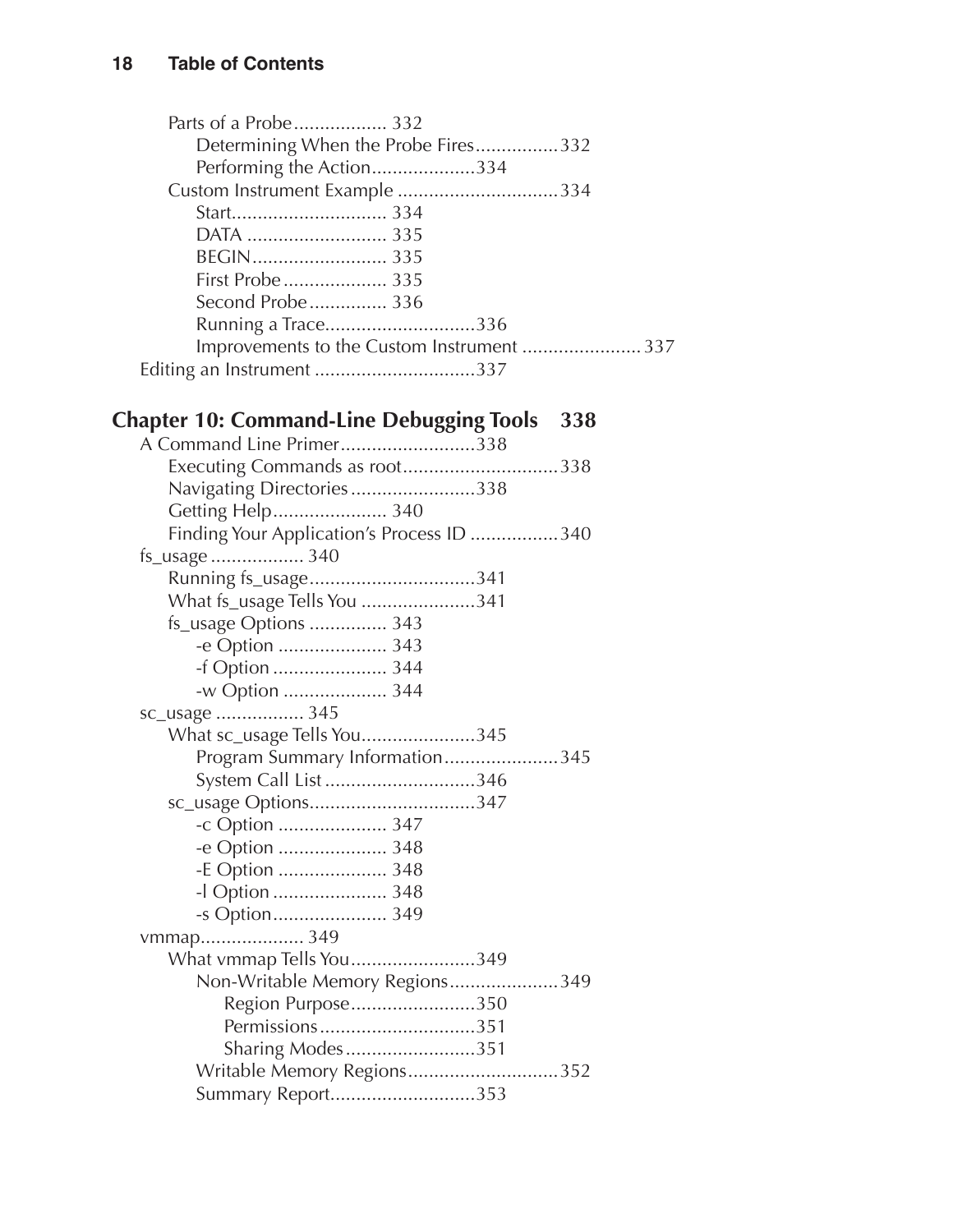<span id="page-16-0"></span>

| vmmap Options 353                                    |
|------------------------------------------------------|
| -d Option  354                                       |
| -w Option  354                                       |
| -resident Option354                                  |
| -pages Option 355                                    |
| -interleaved Option 355                              |
| -submap Option355                                    |
| -allSplitLibs Option 355                             |
| -noCoalesce Option 356                               |
| -v Option  356                                       |
|                                                      |
| heap's Output 356                                    |
|                                                      |
| -guessNonObjects Option358                           |
| -sumObjectFields Option 358                          |
| -showSizes Option 358                                |
| -addresses Option 358                                |
| leaks  359                                           |
| Running leaks 359                                    |
| What leaks Tells You359                              |
| leaks Options 360                                    |
| -nocontext Option360                                 |
| -nostacks Option360                                  |
| -exclude Option361                                   |
| malloc_history  361                                  |
| Running malloc_history361                            |
| Running malloc_history on a Specific Memory Area 362 |
| Showing All Allocation Events362                     |

# **Chapter 11: OpenGL [Tools 363](#page-0-0)**

| OpenGL Profiler 363               |  |
|-----------------------------------|--|
| Choosing a Program to Profile 364 |  |
| Custom Pixel Formats364           |  |
| Setting Environment Variables365  |  |
| Remote Profiling365               |  |
| Setting Breakpoints 366           |  |
| Multithread Control 367           |  |
| Breakpoint Actions 367            |  |
| Profiling Your Program 367        |  |
| Viewing the Profiling Data368     |  |
| Trace Window368                   |  |
| Statistics Window 369             |  |
| Buffers Window369                 |  |
| Resources Window370               |  |
|                                   |  |